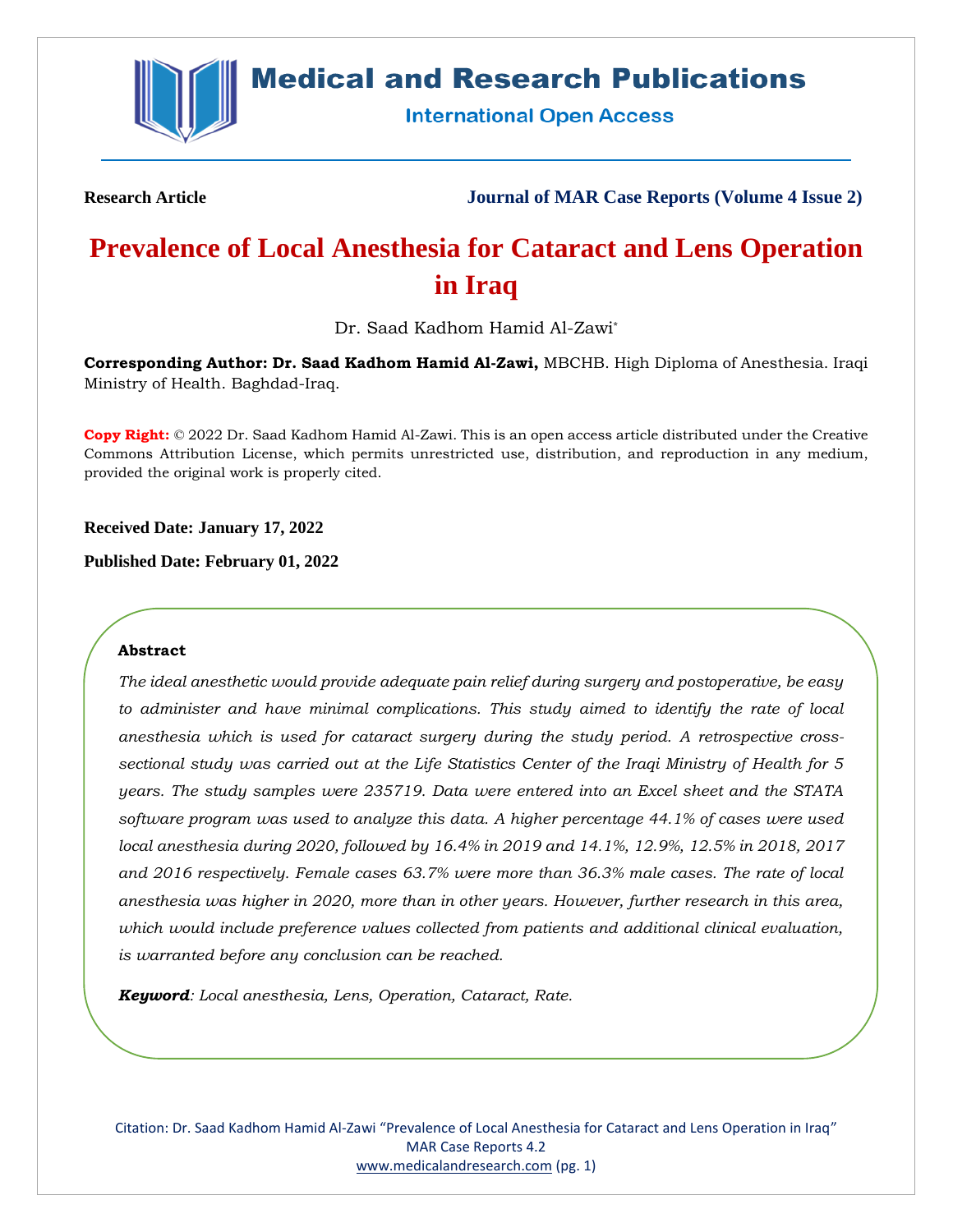### **Introduction**

In recent years, there have been significant changes in cataract operations **[**1**]**. More cataract surgeries are been performed more efficiently and with better results than ever more **[**2**]**. Most cataract surgeries were performed using large-incision extracapsular techniques and general anesthesia was used for over half of all cases **[**3**]**. Now the vast majority of these operations are performed under local anesthesia and using the small incision phacoemulsification techniques **[**4**]**. Anesthesia for cataract surgery has also changed dramatically **[**5**]**. Not only has there been a move from general (46% in 1992) to regional/local anesthesia (95.5%), but the specific type of local anesthetic technique has also changed **[**6-7**]**. Two national audits from the Royal College of Ophthalmologists (in 1996 and 2003) documented a decrease in both peribulbar and retrobulbar techniques (from 65% to 30.6% and from 15% to 3.5%, respectively) with a corresponding increase in topical (from 4.1% to 20.9%) and sub-Tenon's techniques (from 7% to 42.6%) **[**5,8**]**.

In cataract surgery, the patient who is undergoing cataract surgery and the ophthalmic surgeon, who is going to operate, can decide the type of anesthesia **[**9**]**. For the same patient, different surgeons may select different techniques of anesthesia **[**9**]**. The skill and experience of the surgeon, co-operation of the patient, type of cataract, associated ocular co-morbidity like corneal opacity, pupillary dilatation, etc. are important factors while deciding upon the type of anesthesia **[**10**]**. Studies have shown different trends in different countries. A national postal survey was conducted in 2008 in the United Kingdom for the choice of local anesthetic techniques **[**11**]**. Sub-Tenon's anesthesia was the local anesthetic technique of choice (47% compared to topical 33%, peribulbar 16%, retrobulbar 2%, and others 2%)**[**12**]**. Of sub-Tenon blocks, 28% were given by surgeons and 47% by the anesthetist **[**13**]**. A similar survey done in Singapore in 2004 showed 92% of cataract extraction was done by phacoemulsification technique. For the phacoemulsification technique, the anesthetic technique of choice was peribulbar anesthesia (43%) **[**14**]**. A survey of members of the American Society of Cataract and Refractive Surgeons (ASCRS) in 2000 revealed an increase in the use of topical anesthesia among surgeons **[**15**]**. In Oman, over the last few years, anesthesia for cataract surgery has shifted from general to local anesthesia **[**16**]**. This study aimed to identify the rate of local anesthesia which is used for cataract surgery during the study period.

### **Methodology**

A retrospective cross-sectional study was carried out at the Life Statistics Center of the Iraqi Ministry of Health for 5years, starting from 2016 up to 2020. During this period, the study samples were 235719. Data were entered into an Excel sheet and the STATA software program was used to analyze this data and make tables and graphs.

Citation: Dr. Saad Kadhom Hamid Al-Zawi "Prevalence of Local Anesthesia for Cataract and Lens Operation in Iraq" MAR Case Reports 4.2 [www.medicalandresearch.com](http://www.medicalandresearch.com/) (pg. 2)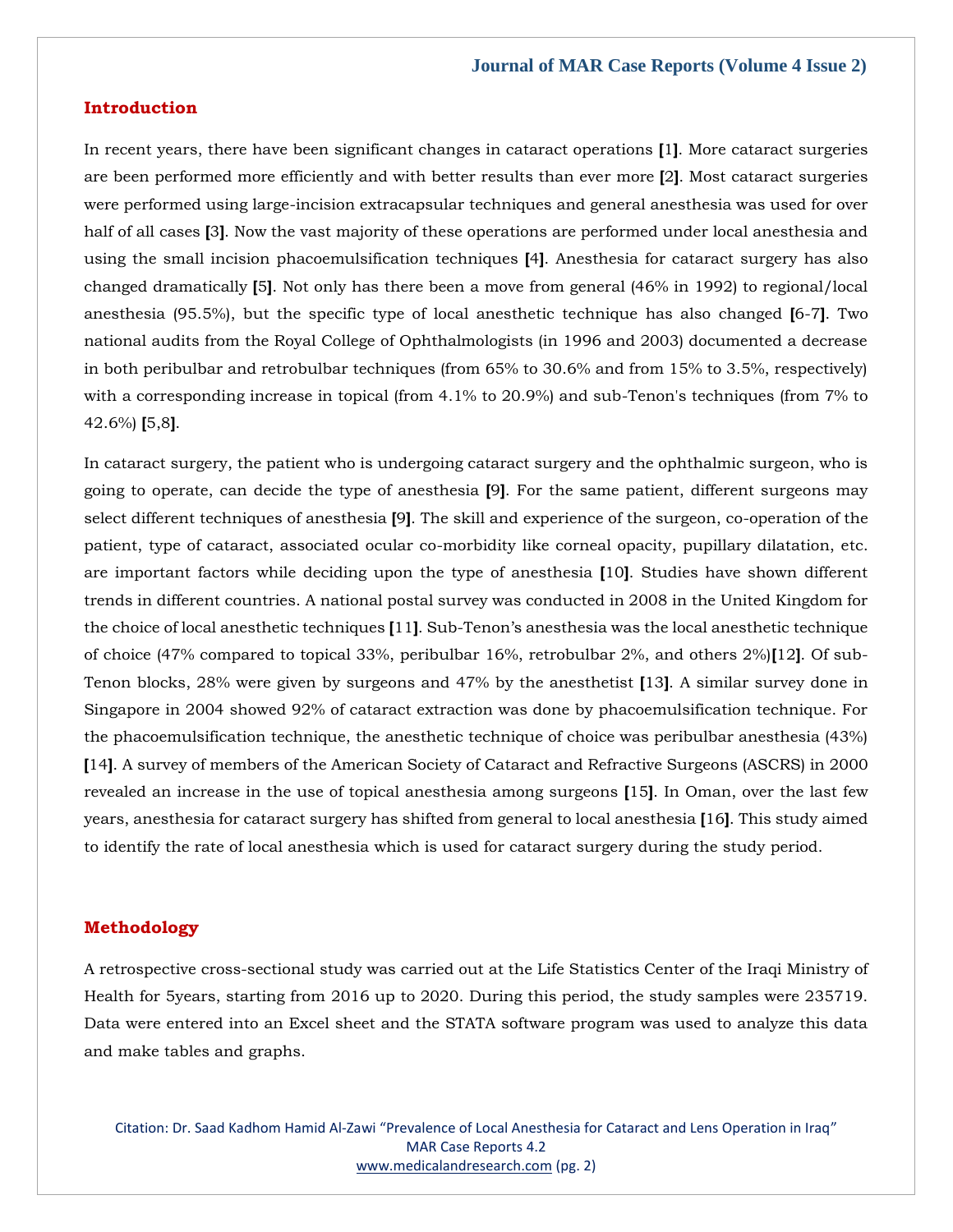# **Results**

Out of 235719 patients with cataract and lens operation, the higher percentage 44.1% occurred during 2020, followed by 16.4% in 2019 and 14.1% ,12.9% ,12.5% in 2018, 2017 and 2016 respectively [Table1]. In [Table 2] shows the female cases 63.7% were more than 36.3% male cases. The rate of local anesthesia was higher 2590 per 1000000 in 2020, followed by 1151 in 2016 and 1074 in 2017[Figure 1].

**Table 1:** Distribution of local anesthesia among patients with cataract and lens operation during 5

| Years | Frequency | Percent |
|-------|-----------|---------|
| 2016  | 29415     | 12.5    |
| 2017  | 30439     | 12.9    |
| 2018  | 33257     | 14.1    |
| 2019  | 38622     | 16.4    |
| 2020  | 103986    | 44.1    |
| Total | 235719    | 100     |

years

Table 2: Distribution of studied sample according to gender

| Gender | Frequency | Percent |
|--------|-----------|---------|
| Male   | 85508     | 36.3    |
| Female | 150211    | 63.7    |
| Total  | 235719    | 100     |

Citation: Dr. Saad Kadhom Hamid Al-Zawi "Prevalence of Local Anesthesia for Cataract and Lens Operation in Iraq" MAR Case Reports 4.2 [www.medicalandresearch.com](http://www.medicalandresearch.com/) (pg. 3)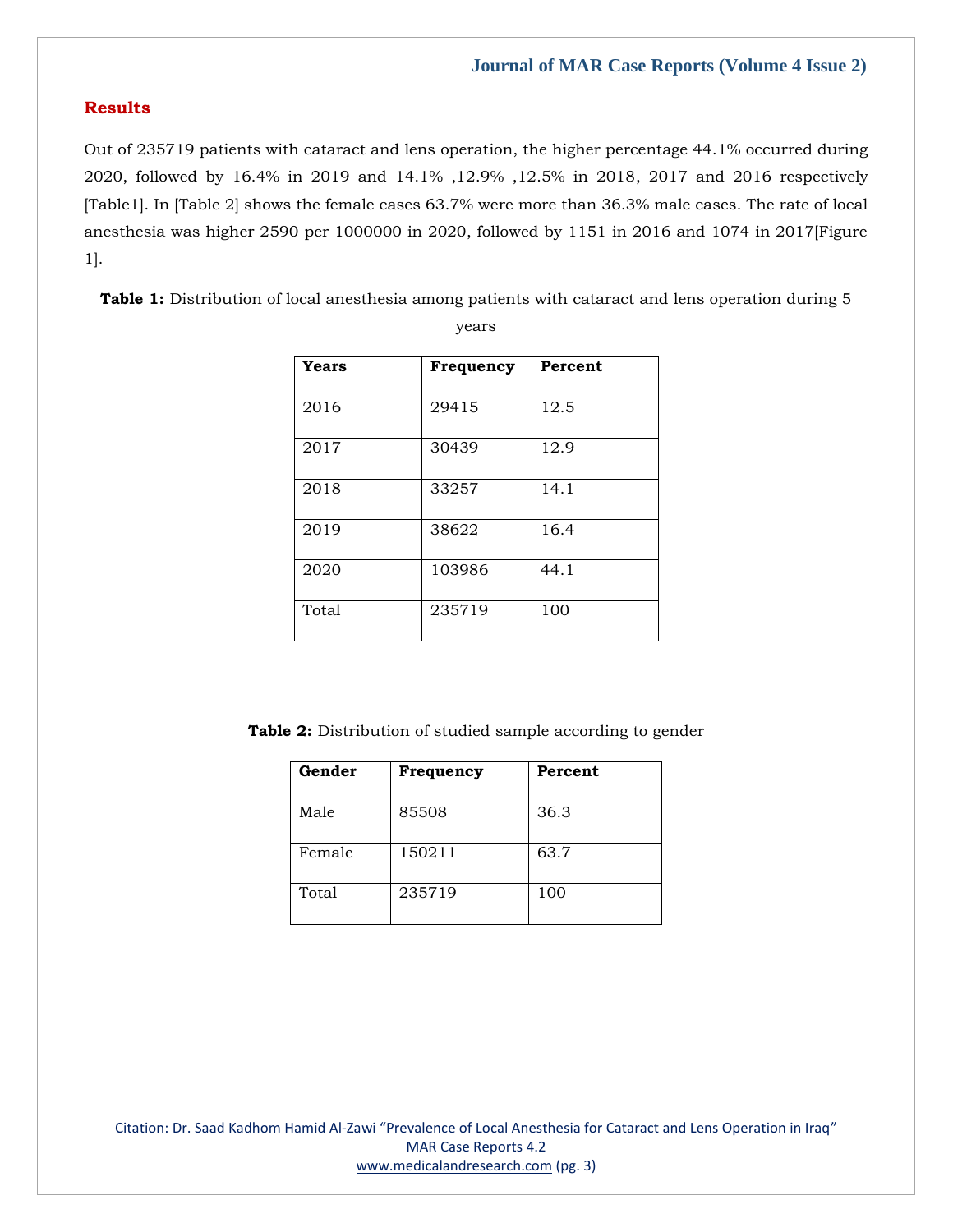

**Figure 1:** Rate of local anesthesia among patients with cataract and lens operation

# **Discussion**

This study aimed to identify the rate of local anesthesia which is used for cataract surgery and lens operation during the study period. In this study we found 44.1% of cases that using local anesthesia for cataract surgery during 2020, followed by 16.4% in 2019 and 14.1%, 12.9%, 12.5% in 2018, 2017 and 2016. In an observational study conducted in the UK, the authors found that cataract surgery comprised 4.1% general anesthesia, 92.1% LA without sedation and 3.9% LA with sedation **[**5**]**. Lee et al reported that cataract surgery comprised 3.4% general anesthesia, 92.5% LA alone and 4.1% LA with sedation. Techniques for the estimated 357 000 LA cataracts were: 8.8% peribulbar, 1.3% retrobulbar, 50.5% sub-Tenon's, 1.4% subconjunctival, 13.8% topical, 24.2% topical-intracameral LA**[**17**]**.

There is no single mode of anesthesia that can serve as a universal choice for all patients and surgeons. The selection and execution of anesthesia during cataract surgery will depend on the patient factors, the surgeon's level of expertise, and the surgery facility. The use of general anesthesia for cataract surgery appears to be limited to special cases. There were no RCTs available that compared general to local anesthesia in cataract surgery published in the last 5 years. Although review articles identify patient populations for which general anesthesia would be suitable, regional (e.g peribulbar, and sub-Tenon's anesthesia) and topical anesthesia appears to be the preferred anesthesia for cataract surgery **[**18-19**]**.

Citation: Dr. Saad Kadhom Hamid Al-Zawi "Prevalence of Local Anesthesia for Cataract and Lens Operation in Iraq" MAR Case Reports 4.2 [www.medicalandresearch.com](http://www.medicalandresearch.com/) (pg. 4)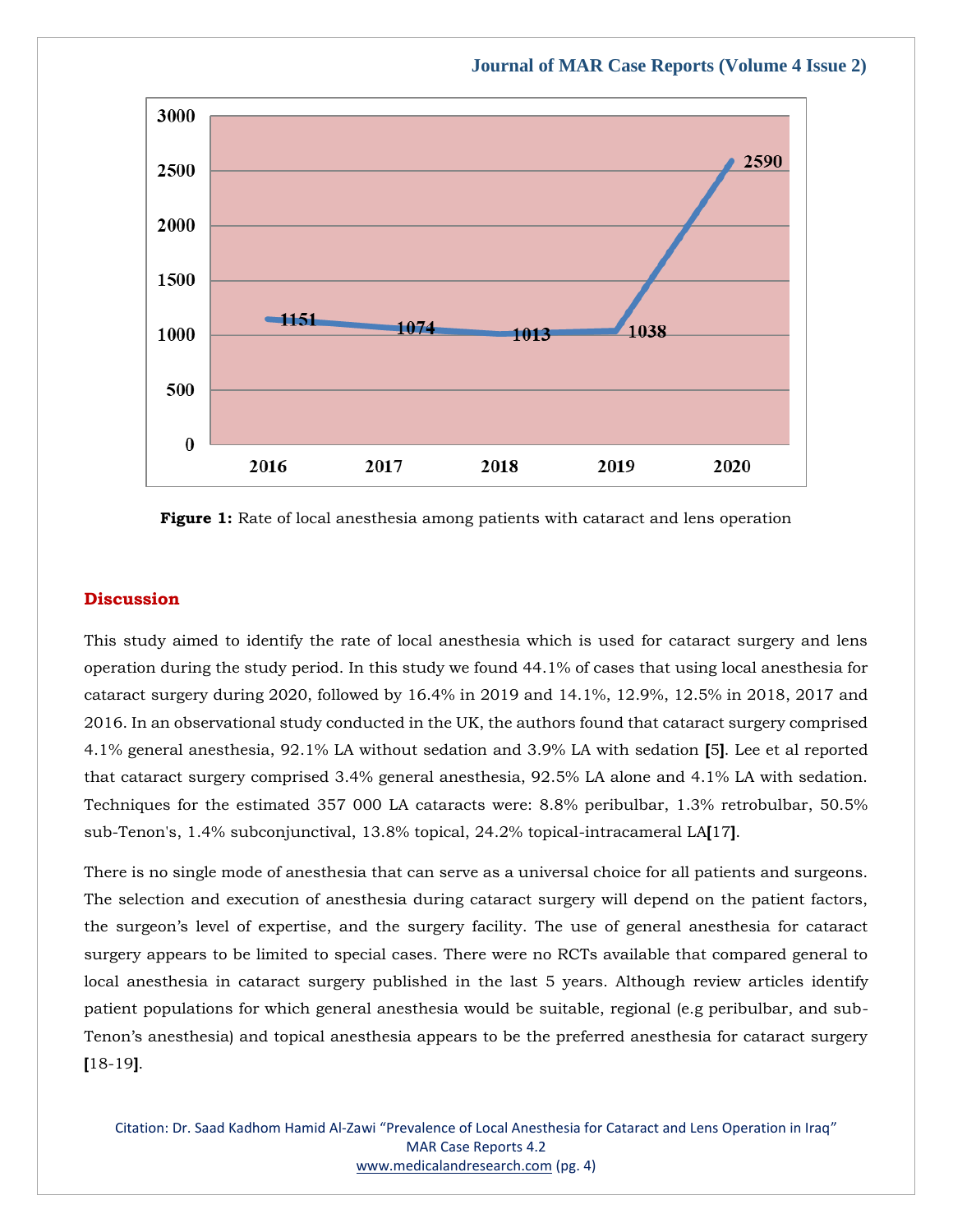Going by traditional and common understanding, the female gender is associated with being fragile, more sensitive to pain and less tolerant to pain when compared to the male gender. Being a common belief and understanding, the health care provider may also share the same view and there may be a difference in the pain management provided **[**20-21**]**. During cataract surgery, pain management is not only important from the patient's point of view but also the surgical outcome may be adversely affected due to an uncooperative patient suffering from pain during the procedure. Our study found the female cases 63.7% were more than 36.3% male cases. Previous studies suggest that women recover faster from any type of anesthesia than men, but it is unclear whether this is a result of a gender effect or differences in the pattern of drug administration or type of surgery**[**22**]**.

The rate of local anesthesia was higher 2590 per 1000000 in 2020, followed by 1151 in 2016 and 1074 in 2017. A prospective study included 63 eyes from 63 patients, the authors reported there were 32 men  $(50.7%)$  and 31 women  $(49.2%)$ . The cataract type distribution was as follows: WMC, n = 21; PSC, n=20; CN + PSC, n=22**[**23**]**.

#### **Conclusion**

We concluded the female cases were more than male cases. A higher percentage of local anesthesia was used for cataract patients and lens operation occurred during 2020. The rate of local anesthesia was higher in 2020.

#### **Recommendation**

There is a clear need for information on patient preferences for different anesthesia management strategies and outcomes. However, further research in this area, which would include preference values collected from patients and additional clinical evaluation, is warranted before any final conclusion can be reached.

**Conflict-of-interest statement:** The author declares that there is no conflict of interest regarding the publication of this paper.

#### **References**

1[.Thevi T, Godinho MA. Trends and complications of local anaesthesia in cataract surgery: an 8-year](https://www.google.com/search?q=Trends+and+complications+of+local+anaesthesia+in+cataract+surgery%3A+an+8-year+analysis+of+12992+patients&oq=Trends+and+complications+of+local+anaesthesia+in+cataract+surgery%3A+an+8-year+analysis+of+12992+patients&aqs=chrome..69i57.357j0j7&sourceid=chrome&ie=UTF-8)  [analysis of 12992 patients. Br J Ophthalmol 2016; 100\(12\): 1708-1713.](https://www.google.com/search?q=Trends+and+complications+of+local+anaesthesia+in+cataract+surgery%3A+an+8-year+analysis+of+12992+patients&oq=Trends+and+complications+of+local+anaesthesia+in+cataract+surgery%3A+an+8-year+analysis+of+12992+patients&aqs=chrome..69i57.357j0j7&sourceid=chrome&ie=UTF-8)

Citation: Dr. Saad Kadhom Hamid Al-Zawi "Prevalence of Local Anesthesia for Cataract and Lens Operation in Iraq" MAR Case Reports 4.2 [www.medicalandresearch.com](http://www.medicalandresearch.com/) (pg. 5)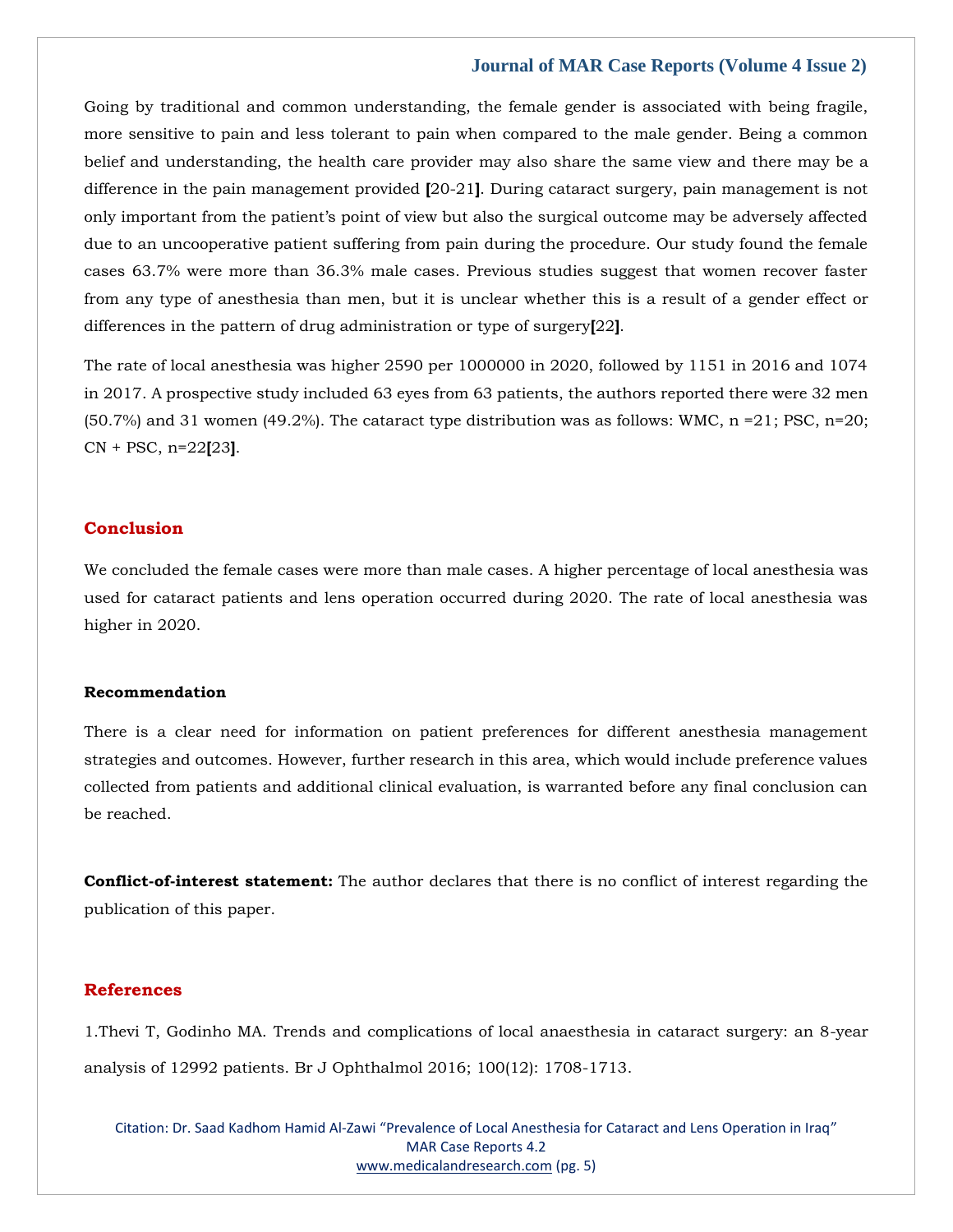2[.Wang BZ, Casson R. Systematic Review of Peribulbar Anesthesia Versus Sub-](https://www.google.com/search?q=Systematic+Review+of+Peribulbar+Anesthesia+Versus+Sub-+Tenon+Anesthesia+for+Cataract+Surgery&sxsrf=AOaemvJuzWEGkv_jyvLNHJo5KLj4DDYUeA%3A1642777367198&ei=F8vqYcXOC5rm2roPtZGp0AY&ved=0ahUKEwiFtqrLjsP1AhUas1YBHbVICmoQ4dUDCA4&uact=5&oq=Systematic+Review+of+Peribulbar+Anesthesia+Versus+Sub-+Tenon+Anesthesia+for+Cataract+Surgery&gs_lcp=Cgdnd3Mtd2l6EAM6BwgjEOoCECdKBAhBGABKBAhGGABQjQVYjQVgzgdoAXACeACAAe8BiAHvAZIBAzItMZgBAKABAaABArABCsABAQ&sclient=gws-wiz) Tenon Anesthesia for [Cataract Surgery. Asia Pac J Ophthalmol \(Phila\) 2012; 1\(3\): 170-4](https://www.google.com/search?q=Systematic+Review+of+Peribulbar+Anesthesia+Versus+Sub-+Tenon+Anesthesia+for+Cataract+Surgery&sxsrf=AOaemvJuzWEGkv_jyvLNHJo5KLj4DDYUeA%3A1642777367198&ei=F8vqYcXOC5rm2roPtZGp0AY&ved=0ahUKEwiFtqrLjsP1AhUas1YBHbVICmoQ4dUDCA4&uact=5&oq=Systematic+Review+of+Peribulbar+Anesthesia+Versus+Sub-+Tenon+Anesthesia+for+Cataract+Surgery&gs_lcp=Cgdnd3Mtd2l6EAM6BwgjEOoCECdKBAhBGABKBAhGGABQjQVYjQVgzgdoAXACeACAAe8BiAHvAZIBAzItMZgBAKABAaABArABCsABAQ&sclient=gws-wiz)

3[.Bensghir M, Badou N, Houba A, Balkhi H, Haimeur C, Azendour](https://www.google.com/search?q=Convulsions+during+cataract+surgery+under+peribulbar+anesthesia%3A+a+case+report&sxsrf=AOaemvI0TCtxB-c9mfGSLICSEeR2UsVK2Q%3A1642777386034&ei=KsvqYeynAern2roPsoS5iAc&ved=0ahUKEwjs5KfUjsP1AhXqs1YBHTJCDnEQ4dUDCA4&uact=5&oq=Convulsions+during+cataract+surgery+under+peribulbar+anesthesia%3A+a+case+report&gs_lcp=Cgdnd3Mtd2l6EAM6BwgjEOoCECdKBAhBGABKBAhGGABQ7wRY7wRgmAdoAXAAeACAAe4BiAHuAZIBAzItMZgBAKABAaABArABCsABAQ&sclient=gws-wiz) H. Convulsions during cataract [surgery under peribulbar anesthesia: a case report. J Med Case Rep 2014 23; 8: 218.](https://www.google.com/search?q=Convulsions+during+cataract+surgery+under+peribulbar+anesthesia%3A+a+case+report&sxsrf=AOaemvI0TCtxB-c9mfGSLICSEeR2UsVK2Q%3A1642777386034&ei=KsvqYeynAern2roPsoS5iAc&ved=0ahUKEwjs5KfUjsP1AhXqs1YBHTJCDnEQ4dUDCA4&uact=5&oq=Convulsions+during+cataract+surgery+under+peribulbar+anesthesia%3A+a+case+report&gs_lcp=Cgdnd3Mtd2l6EAM6BwgjEOoCECdKBAhBGABKBAhGGABQ7wRY7wRgmAdoAXAAeACAAe4BiAHuAZIBAzItMZgBAKABAaABArABCsABAQ&sclient=gws-wiz)

4[.Kim MJ, Jain S. What makes a good operation great? Factors determining patient satisfaction with](https://www.google.com/search?q=What+makes+a+good+operation+great%3F+Factors+determining+patient+satisfaction+with+local+anaesthesia+incataract+surgery&sxsrf=AOaemvIBd2bdlQ5M9gEqAZRLNLNVeuU2xA%3A1642777405597&ei=PcvqYZaDJPTn2roPmYW3yAY&ved=0ahUKEwjWldLdjsP1AhX0s1YBHZnCDWkQ4dUDCA4&uact=5&oq=What+makes+a+good+operation+great%3F+Factors+determining+patient+satisfaction+with+local+anaesthesia+incataract+surgery&gs_lcp=Cgdnd3Mtd2l6EAMyBwgjEOoCECcyBwgjEOoCECcyBwgjEOoCECcyBwgjEOoCECcyBwgjEOoCECcyBwgjEOoCECcyBwgjEOoCECcyBwgjEOoCECcyBwgjEOoCECcyBwgjEOoCECdKBAhBGABKBAhGGABQwQVYwQVgzAdoAXAAeACAAQCIAQCSAQCYAQCgAQGgAQKwAQrAAQE&sclient=gws-wiz)  [local anaesthesia incataract surgery. Eye \(Lond\) 2013; 27\(9\): 1114.](https://www.google.com/search?q=What+makes+a+good+operation+great%3F+Factors+determining+patient+satisfaction+with+local+anaesthesia+incataract+surgery&sxsrf=AOaemvIBd2bdlQ5M9gEqAZRLNLNVeuU2xA%3A1642777405597&ei=PcvqYZaDJPTn2roPmYW3yAY&ved=0ahUKEwjWldLdjsP1AhX0s1YBHZnCDWkQ4dUDCA4&uact=5&oq=What+makes+a+good+operation+great%3F+Factors+determining+patient+satisfaction+with+local+anaesthesia+incataract+surgery&gs_lcp=Cgdnd3Mtd2l6EAMyBwgjEOoCECcyBwgjEOoCECcyBwgjEOoCECcyBwgjEOoCECcyBwgjEOoCECcyBwgjEOoCECcyBwgjEOoCECcyBwgjEOoCECcyBwgjEOoCECcyBwgjEOoCECdKBAhBGABKBAhGGABQwQVYwQVgzAdoAXAAeACAAQCIAQCSAQCYAQCgAQGgAQKwAQrAAQE&sclient=gws-wiz)

5[.Eke T, Thompson JR. Serious complications of local anaesthesia for cataract surgery: a 1 year national](https://www.google.com/search?q=Serious+complications+of+local+anaesthesia+for+cataract+surgery%3A+a+1+year+national+survey+in+the+United+Kingdom&sxsrf=AOaemvKjd_WYBfFAaBLegfzrGxSxnLkLVQ%3A1642777424179&ei=UMvqYYKdCp7f2roPs8W10AY&ved=0ahUKEwiChcDmjsP1AhWer1YBHbNiDWoQ4dUDCA4&uact=5&oq=Serious+complications+of+local+anaesthesia+for+cataract+surgery%3A+a+1+year+national+survey+in+the+United+Kingdom&gs_lcp=Cgdnd3Mtd2l6EAMyBwgjEOoCECcyBwgjEOoCECcyBwgjEOoCECcyBwgjEOoCECcyBwgjEOoCECcyBwgjEOoCECcyBwgjEOoCECcyBwgjEOoCECcyBwgjEOoCECcyBwgjEOoCECdKBAhBGABKBAhGGABQjQVYjQVg0wdoAXAAeACAAQCIAQCSAQCYAQCgAQGgAQKwAQrAAQE&sclient=gws-wiz)  [survey in the United Kingdom. British Journal of Ophthalmology. 2007 Apr 1;91\(4\):470-5.](https://www.google.com/search?q=Serious+complications+of+local+anaesthesia+for+cataract+surgery%3A+a+1+year+national+survey+in+the+United+Kingdom&sxsrf=AOaemvKjd_WYBfFAaBLegfzrGxSxnLkLVQ%3A1642777424179&ei=UMvqYYKdCp7f2roPs8W10AY&ved=0ahUKEwiChcDmjsP1AhWer1YBHbNiDWoQ4dUDCA4&uact=5&oq=Serious+complications+of+local+anaesthesia+for+cataract+surgery%3A+a+1+year+national+survey+in+the+United+Kingdom&gs_lcp=Cgdnd3Mtd2l6EAMyBwgjEOoCECcyBwgjEOoCECcyBwgjEOoCECcyBwgjEOoCECcyBwgjEOoCECcyBwgjEOoCECcyBwgjEOoCECcyBwgjEOoCECcyBwgjEOoCECcyBwgjEOoCECdKBAhBGABKBAhGGABQjQVYjQVg0wdoAXAAeACAAQCIAQCSAQCYAQCgAQGgAQKwAQrAAQE&sclient=gws-wiz)

6[.Courtney P. The National Cataract Surgery Survey: I. Method and descriptive features. Eye 1992; 6:](https://www.google.com/search?q=The+National+Cataract+Surgery+Survey%3A+I.+Method+and+descriptive+features&sxsrf=AOaemvKwKmwt0LeTWVaocvPEObZZdIPKfA%3A1642777443179&ei=Y8vqYeaaCtTh2roP98av2AY&ved=0ahUKEwim2MfvjsP1AhXUsFYBHXfjC2sQ4dUDCA4&uact=5&oq=The+National+Cataract+Surgery+Survey%3A+I.+Method+and+descriptive+features&gs_lcp=Cgdnd3Mtd2l6EAM6BwgjEOoCECdKBAhBGABKBAhGGABQnARYnARgsQZoAXAAeACAAYUCiAGFApIBAzItMZgBAKABAaABArABCsABAQ&sclient=gws-wiz)  [487](https://www.google.com/search?q=The+National+Cataract+Surgery+Survey%3A+I.+Method+and+descriptive+features&sxsrf=AOaemvKwKmwt0LeTWVaocvPEObZZdIPKfA%3A1642777443179&ei=Y8vqYeaaCtTh2roP98av2AY&ved=0ahUKEwim2MfvjsP1AhXUsFYBHXfjC2sQ4dUDCA4&uact=5&oq=The+National+Cataract+Surgery+Survey%3A+I.+Method+and+descriptive+features&gs_lcp=Cgdnd3Mtd2l6EAM6BwgjEOoCECdKBAhBGABKBAhGGABQnARYnARgsQZoAXAAeACAAYUCiAGFApIBAzItMZgBAKABAaABArABCsABAQ&sclient=gws-wiz) – 92

7[.El-Hindy N, Johnston RL, Jaycock P, et al. UK EPR user group. The Cataract National Dataset](https://www.google.com/search?q=The+Cataract+National+Dataset+electronic+multi-centre+audit+of+55%2C567+operations%3A+anaesthetic+techniques+and+complications&sxsrf=AOaemvJEZXBwcOhqrpPww7aoG64AZIDVfg%3A1642777460144&ei=dMvqYaS6CO_i2roPpaaq0AY&ved=0ahUKEwikxNP3jsP1AhVvsVYBHSWTCmoQ4dUDCA4&uact=5&oq=The+Cataract+National+Dataset+electronic+multi-centre+audit+of+55%2C567+operations%3A+anaesthetic+techniques+and+complications&gs_lcp=Cgdnd3Mtd2l6EAMyBwgjEOoCECcyBwgjEOoCECcyBwgjEOoCECcyBwgjEOoCECcyBwgjEOoCECcyBwgjEOoCECcyBwgjEOoCECcyBwgjEOoCECcyBwgjEOoCECcyBwgjEOoCECdKBAhBGABKBAhGGABQsQVYsQVgxgdoAXAAeACAAQCIAQCSAQCYAQCgAQGgAQKwAQrAAQE&sclient=gws-wiz)  [electronic multi-centre audit of 55,567 operations: anaesthetic techniques and complications. Eye 2009;](https://www.google.com/search?q=The+Cataract+National+Dataset+electronic+multi-centre+audit+of+55%2C567+operations%3A+anaesthetic+techniques+and+complications&sxsrf=AOaemvJEZXBwcOhqrpPww7aoG64AZIDVfg%3A1642777460144&ei=dMvqYaS6CO_i2roPpaaq0AY&ved=0ahUKEwikxNP3jsP1AhVvsVYBHSWTCmoQ4dUDCA4&uact=5&oq=The+Cataract+National+Dataset+electronic+multi-centre+audit+of+55%2C567+operations%3A+anaesthetic+techniques+and+complications&gs_lcp=Cgdnd3Mtd2l6EAMyBwgjEOoCECcyBwgjEOoCECcyBwgjEOoCECcyBwgjEOoCECcyBwgjEOoCECcyBwgjEOoCECcyBwgjEOoCECcyBwgjEOoCECcyBwgjEOoCECcyBwgjEOoCECdKBAhBGABKBAhGGABQsQVYsQVgxgdoAXAAeACAAQCIAQCSAQCYAQCgAQGgAQKwAQrAAQE&sclient=gws-wiz)  [23: 50](https://www.google.com/search?q=The+Cataract+National+Dataset+electronic+multi-centre+audit+of+55%2C567+operations%3A+anaesthetic+techniques+and+complications&sxsrf=AOaemvJEZXBwcOhqrpPww7aoG64AZIDVfg%3A1642777460144&ei=dMvqYaS6CO_i2roPpaaq0AY&ved=0ahUKEwikxNP3jsP1AhVvsVYBHSWTCmoQ4dUDCA4&uact=5&oq=The+Cataract+National+Dataset+electronic+multi-centre+audit+of+55%2C567+operations%3A+anaesthetic+techniques+and+complications&gs_lcp=Cgdnd3Mtd2l6EAMyBwgjEOoCECcyBwgjEOoCECcyBwgjEOoCECcyBwgjEOoCECcyBwgjEOoCECcyBwgjEOoCECcyBwgjEOoCECcyBwgjEOoCECcyBwgjEOoCECcyBwgjEOoCECdKBAhBGABKBAhGGABQsQVYsQVgxgdoAXAAeACAAQCIAQCSAQCYAQCgAQGgAQKwAQrAAQE&sclient=gws-wiz)–5

8[.Eke T, Thompson JR. The National Survey of Local Anaesthesia for Ocular Surgery. II. Safety profiles](https://www.google.com/search?q=The+National+Survey+of+Local+Anaesthesia+for+Ocular+Surgery.+II.+Safety+profiles+of+local+anaesthesia+techniques&sxsrf=AOaemvITLFCjVF7BGbLhaVYPF-IXQ1tX1Q%3A1642777489087&ei=kcvqYY7eBKPd2roPyeeHyAY&ved=0ahUKEwjO6rmFj8P1AhWjrlYBHcnzAWkQ4dUDCA4&uact=5&oq=The+National+Survey+of+Local+Anaesthesia+for+Ocular+Surgery.+II.+Safety+profiles+of+local+anaesthesia+techniques&gs_lcp=Cgdnd3Mtd2l6EAMyBwgjEOoCECcyBwgjEOoCECcyBwgjEOoCECcyBwgjEOoCECcyBwgjEOoCECcyBwgjEOoCECcyBwgjEOoCECcyBwgjEOoCECcyBwgjEOoCECcyBwgjEOoCECdKBAhBGABKBAhGGABQpQVYpQVgjgdoAXAAeACAAQCIAQCSAQCYAQCgAQGgAQKwAQrAAQE&sclient=gws-wiz)  [of local anaesthesia techniques. Eye 1999; 13: 196](https://www.google.com/search?q=The+National+Survey+of+Local+Anaesthesia+for+Ocular+Surgery.+II.+Safety+profiles+of+local+anaesthesia+techniques&sxsrf=AOaemvITLFCjVF7BGbLhaVYPF-IXQ1tX1Q%3A1642777489087&ei=kcvqYY7eBKPd2roPyeeHyAY&ved=0ahUKEwjO6rmFj8P1AhWjrlYBHcnzAWkQ4dUDCA4&uact=5&oq=The+National+Survey+of+Local+Anaesthesia+for+Ocular+Surgery.+II.+Safety+profiles+of+local+anaesthesia+techniques&gs_lcp=Cgdnd3Mtd2l6EAMyBwgjEOoCECcyBwgjEOoCECcyBwgjEOoCECcyBwgjEOoCECcyBwgjEOoCECcyBwgjEOoCECcyBwgjEOoCECcyBwgjEOoCECcyBwgjEOoCECcyBwgjEOoCECdKBAhBGABKBAhGGABQpQVYpQVgjgdoAXAAeACAAQCIAQCSAQCYAQCgAQGgAQKwAQrAAQE&sclient=gws-wiz) – 204.

9[.Chandradeva K, Nangalia V, Hugkulstone CE. Role of the anaesthetist during cataract surgery under](https://www.google.com/search?q=Role+of+the+anaesthetist+during+cataract+surgery+under+local+anaesthesia+in+the+UK%3A+a+national+survey&sxsrf=AOaemvJ0EU4Hjuu9TnqWgzHagZbuW1KBeg%3A1642777506718&ei=osvqYa_-Krel2roP55i64AY&ved=0ahUKEwiv1-2Nj8P1AhW3klYBHWeMDmwQ4dUDCA4&uact=5&oq=Role+of+the+anaesthetist+during+cataract+surgery+under+local+anaesthesia+in+the+UK%3A+a+national+survey&gs_lcp=Cgdnd3Mtd2l6EAMyBwgjEOoCECcyBwgjEOoCECcyBwgjEOoCECcyBwgjEOoCECcyBwgjEOoCECcyBwgjEOoCECcyBwgjEOoCECcyBwgjEOoCECcyBwgjEOoCECcyBwgjEOoCECdKBAhBGABKBAhGGABQ3wRY3wRg2wZoAXAAeACAAQCIAQCSAQCYAQCgAQGgAQKwAQrAAQE&sclient=gws-wiz)  [local anaesthesia in the UK: a national survey. British journal of anaesthesia. 2010 May 1;104\(5\):577-](https://www.google.com/search?q=Role+of+the+anaesthetist+during+cataract+surgery+under+local+anaesthesia+in+the+UK%3A+a+national+survey&sxsrf=AOaemvJ0EU4Hjuu9TnqWgzHagZbuW1KBeg%3A1642777506718&ei=osvqYa_-Krel2roP55i64AY&ved=0ahUKEwiv1-2Nj8P1AhW3klYBHWeMDmwQ4dUDCA4&uact=5&oq=Role+of+the+anaesthetist+during+cataract+surgery+under+local+anaesthesia+in+the+UK%3A+a+national+survey&gs_lcp=Cgdnd3Mtd2l6EAMyBwgjEOoCECcyBwgjEOoCECcyBwgjEOoCECcyBwgjEOoCECcyBwgjEOoCECcyBwgjEOoCECcyBwgjEOoCECcyBwgjEOoCECcyBwgjEOoCECcyBwgjEOoCECdKBAhBGABKBAhGGABQ3wRY3wRg2wZoAXAAeACAAQCIAQCSAQCYAQCgAQGgAQKwAQrAAQE&sclient=gws-wiz) [81.](https://www.google.com/search?q=Role+of+the+anaesthetist+during+cataract+surgery+under+local+anaesthesia+in+the+UK%3A+a+national+survey&sxsrf=AOaemvJ0EU4Hjuu9TnqWgzHagZbuW1KBeg%3A1642777506718&ei=osvqYa_-Krel2roP55i64AY&ved=0ahUKEwiv1-2Nj8P1AhW3klYBHWeMDmwQ4dUDCA4&uact=5&oq=Role+of+the+anaesthetist+during+cataract+surgery+under+local+anaesthesia+in+the+UK%3A+a+national+survey&gs_lcp=Cgdnd3Mtd2l6EAMyBwgjEOoCECcyBwgjEOoCECcyBwgjEOoCECcyBwgjEOoCECcyBwgjEOoCECcyBwgjEOoCECcyBwgjEOoCECcyBwgjEOoCECcyBwgjEOoCECcyBwgjEOoCECdKBAhBGABKBAhGGABQ3wRY3wRg2wZoAXAAeACAAQCIAQCSAQCYAQCgAQGgAQKwAQrAAQE&sclient=gws-wiz)

10[.Al-Dolat W, Alqudah NM, Atoum D, Al-Omari R, Khatatbeh M. Preferred Surgical and Anesthesia](https://www.google.com/search?q=Preferred+Surgical+and+Anesthesia+Techniques+for+Cataract+Surgery+in+Jordan&sxsrf=AOaemvLwTzQRgBTzoksKu9gI6dPCnIS7Xw%3A1642777523920&ei=s8vqYbjQN-ra2roPpamV2AY&ved=0ahUKEwj49YeWj8P1AhVqrVYBHaVUBWsQ4dUDCA4&uact=5&oq=Preferred+Surgical+and+Anesthesia+Techniques+for+Cataract+Surgery+in+Jordan&gs_lcp=Cgdnd3Mtd2l6EAMyBwgjEOoCECcyBwgjEOoCECcyBwgjEOoCECcyBwgjEOoCECcyBwgjEOoCECcyBwgjEOoCECcyBwgjEOoCECcyBwgjEOoCECcyBwgjEOoCECcyBwgjEOoCECdKBAhBGABKBAhGGABQsQVYsQVgmQdoAXAAeACAAQCIAQCSAQCYAQCgAQGgAQKwAQrAAQE&sclient=gws-wiz)  [Techniques for Cataract Surgery in Jordan. Clinical Ophthalmology \(Auckland, NZ\). 2021;15:4259.](https://www.google.com/search?q=Preferred+Surgical+and+Anesthesia+Techniques+for+Cataract+Surgery+in+Jordan&sxsrf=AOaemvLwTzQRgBTzoksKu9gI6dPCnIS7Xw%3A1642777523920&ei=s8vqYbjQN-ra2roPpamV2AY&ved=0ahUKEwj49YeWj8P1AhVqrVYBHaVUBWsQ4dUDCA4&uact=5&oq=Preferred+Surgical+and+Anesthesia+Techniques+for+Cataract+Surgery+in+Jordan&gs_lcp=Cgdnd3Mtd2l6EAMyBwgjEOoCECcyBwgjEOoCECcyBwgjEOoCECcyBwgjEOoCECcyBwgjEOoCECcyBwgjEOoCECcyBwgjEOoCECcyBwgjEOoCECcyBwgjEOoCECcyBwgjEOoCECdKBAhBGABKBAhGGABQsQVYsQVgmQdoAXAAeACAAQCIAQCSAQCYAQCgAQGgAQKwAQrAAQE&sclient=gws-wiz)

11[.Vohra SB, Murray PI . Sub-tenon's block: a national United Kingdom survey. Ophthalmic Surg Lasers](https://www.google.com/search?q=Sub-tenon%27s+block%3A+a+national+United+Kingdom+survey&sxsrf=AOaemvKWlZI9xvEGldGhk6U3d_GZAVCXIA%3A1642777541537&ei=xcvqYdupIJrd2roPto2i0AY&ved=0ahUKEwiboLuej8P1AhWarlYBHbaGCGoQ4dUDCA4&uact=5&oq=Sub-tenon%27s+block%3A+a+national+United+Kingdom+survey&gs_lcp=Cgdnd3Mtd2l6EAMyBQghEKABOgcIIxDqAhAnSgQIQRgASgQIRhgAUK8FWK8FYOYHaAFwAHgAgAGkAogBpAKSAQMyLTGYAQCgAQGgAQKwAQrAAQE&sclient=gws-wiz)  [Imaging 2008; 393: 79](https://www.google.com/search?q=Sub-tenon%27s+block%3A+a+national+United+Kingdom+survey&sxsrf=AOaemvKWlZI9xvEGldGhk6U3d_GZAVCXIA%3A1642777541537&ei=xcvqYdupIJrd2roPto2i0AY&ved=0ahUKEwiboLuej8P1AhWarlYBHbaGCGoQ4dUDCA4&uact=5&oq=Sub-tenon%27s+block%3A+a+national+United+Kingdom+survey&gs_lcp=Cgdnd3Mtd2l6EAMyBQghEKABOgcIIxDqAhAnSgQIQRgASgQIRhgAUK8FWK8FYOYHaAFwAHgAgAGkAogBpAKSAQMyLTGYAQCgAQGgAQKwAQrAAQE&sclient=gws-wiz)–85.

12[.Kumar, C., Eid, H. & Dodds, C. Sub-Tenon's anaesthesia: complications and their prevention. Eye](https://www.google.com/search?q=Sub-Tenon%27s+anaesthesia%3A+complications+and+their+prevention&sxsrf=AOaemvJILFq_BZ6-05xsry0NnO6A2xertQ%3A1642777561790&ei=2cvqYd7YL_fh2roPyeOY6AU&ved=0ahUKEwieqY-oj8P1AhX3sFYBHckxBl0Q4dUDCA4&uact=5&oq=Sub-Tenon%27s+anaesthesia%3A+complications+and+their+prevention&gs_lcp=Cgdnd3Mtd2l6EAMyBwgjEOoCECcyBwgjEOoCECcyBwgjEOoCECcyBwgjEOoCECcyBwgjEOoCECcyBwgjEOoCECcyBwgjEOoCECcyBwgjEOoCECcyBwgjEOoCECcyBwgjEOoCECdKBAhBGABKBAhGGABQtAVYtAVgqwdoAXAAeACAAQCIAQCSAQCYAQCgAQGgAQKwAQrAAQE&sclient=gws-wiz)  25, 694–[703 \(2011\).](https://www.google.com/search?q=Sub-Tenon%27s+anaesthesia%3A+complications+and+their+prevention&sxsrf=AOaemvJILFq_BZ6-05xsry0NnO6A2xertQ%3A1642777561790&ei=2cvqYd7YL_fh2roPyeOY6AU&ved=0ahUKEwieqY-oj8P1AhX3sFYBHckxBl0Q4dUDCA4&uact=5&oq=Sub-Tenon%27s+anaesthesia%3A+complications+and+their+prevention&gs_lcp=Cgdnd3Mtd2l6EAMyBwgjEOoCECcyBwgjEOoCECcyBwgjEOoCECcyBwgjEOoCECcyBwgjEOoCECcyBwgjEOoCECcyBwgjEOoCECcyBwgjEOoCECcyBwgjEOoCECcyBwgjEOoCECdKBAhBGABKBAhGGABQtAVYtAVgqwdoAXAAeACAAQCIAQCSAQCYAQCgAQGgAQKwAQrAAQE&sclient=gws-wiz)

13[.Davison M, Padroni S, Bunce C, Rüschen H. Sub-Tenon's anaesthesia vs topical anaesthesia for](https://www.google.com/search?q=Sub-Tenon%27s+anaesthesia+vs+topical+anaesthesia+for+cataract+surgery&sxsrf=AOaemvIhZTfLHYr8hjDfvYuC2BL81-Xcxg%3A1642777577191&ei=6cvqYY3ACtPg2roP7JmL4AY&ved=0ahUKEwjN2Lqvj8P1AhVTsFYBHezMAmwQ4dUDCA4&uact=5&oq=Sub-Tenon%27s+anaesthesia+vs+topical+anaesthesia+for+cataract+surgery&gs_lcp=Cgdnd3Mtd2l6EAM6BwgjEOoCECdKBAhBGABKBAhGGABQrQVYrQVgrgdoAXACeACAAekBiAHpAZIBAzItMZgBAKABAaABArABCsABAQ&sclient=gws-wiz)  [cataract surgery. Cochrane Database Syst Rev 2007; \(3\): CD006291.](https://www.google.com/search?q=Sub-Tenon%27s+anaesthesia+vs+topical+anaesthesia+for+cataract+surgery&sxsrf=AOaemvIhZTfLHYr8hjDfvYuC2BL81-Xcxg%3A1642777577191&ei=6cvqYY3ACtPg2roP7JmL4AY&ved=0ahUKEwjN2Lqvj8P1AhVTsFYBHezMAmwQ4dUDCA4&uact=5&oq=Sub-Tenon%27s+anaesthesia+vs+topical+anaesthesia+for+cataract+surgery&gs_lcp=Cgdnd3Mtd2l6EAM6BwgjEOoCECdKBAhBGABKBAhGGABQrQVYrQVgrgdoAXACeACAAekBiAHpAZIBAzItMZgBAKABAaABArABCsABAQ&sclient=gws-wiz)

14[.Wagle AA, Wagle AM, Bacsal K, Tan CS, Chee SP, Au Eong KG. Practice preferences of ophthalmic](https://www.google.com/search?q=Practice+preferences+of+ophthalmic+anaesthesia+for+cataract+surgery+in+Singapore&sxsrf=AOaemvJT_pxFIS7gGXI_bQRB4jOITSqKqw%3A1642777597063&ei=_cvqYaO4A_Dj2roP9u2cyAY&ved=0ahUKEwjjqvi4j8P1AhXwsVYBHfY2B2kQ4dUDCA4&uact=5&oq=Practice+preferences+of+ophthalmic+anaesthesia+for+cataract+surgery+in+Singapore&gs_lcp=Cgdnd3Mtd2l6EAM6BwgjEOoCECdKBAhBGABKBAhGGABQtAVYtAVgywdoAXACeACAAdcBiAHXAZIBAzItMZgBAKABAaABArABCsABAQ&sclient=gws-wiz)  [anaesthesia for cataract surgery in Singapore. Singapore medical journal. 2004 Apr 1;48\(4\):287.](https://www.google.com/search?q=Practice+preferences+of+ophthalmic+anaesthesia+for+cataract+surgery+in+Singapore&sxsrf=AOaemvJT_pxFIS7gGXI_bQRB4jOITSqKqw%3A1642777597063&ei=_cvqYaO4A_Dj2roP9u2cyAY&ved=0ahUKEwjjqvi4j8P1AhXwsVYBHfY2B2kQ4dUDCA4&uact=5&oq=Practice+preferences+of+ophthalmic+anaesthesia+for+cataract+surgery+in+Singapore&gs_lcp=Cgdnd3Mtd2l6EAM6BwgjEOoCECdKBAhBGABKBAhGGABQtAVYtAVgywdoAXACeACAAdcBiAHXAZIBAzItMZgBAKABAaABArABCsABAQ&sclient=gws-wiz)

Citation: Dr. Saad Kadhom Hamid Al-Zawi "Prevalence of Local Anesthesia for Cataract and Lens Operation in Iraq" MAR Case Reports 4.2 [www.medicalandresearch.com](http://www.medicalandresearch.com/) (pg. 6)